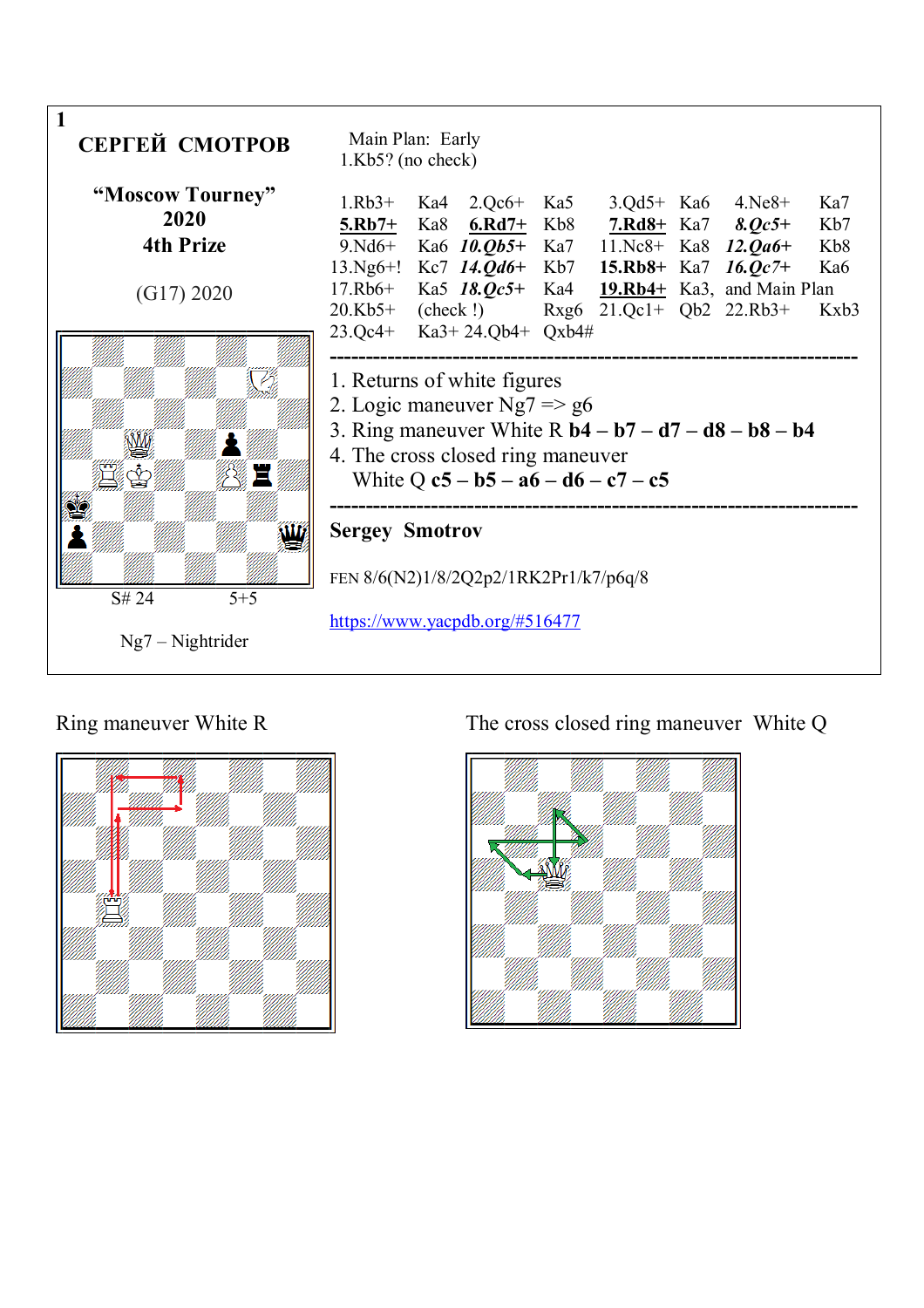

# Ring maneuver White Q Ring maneuver White N



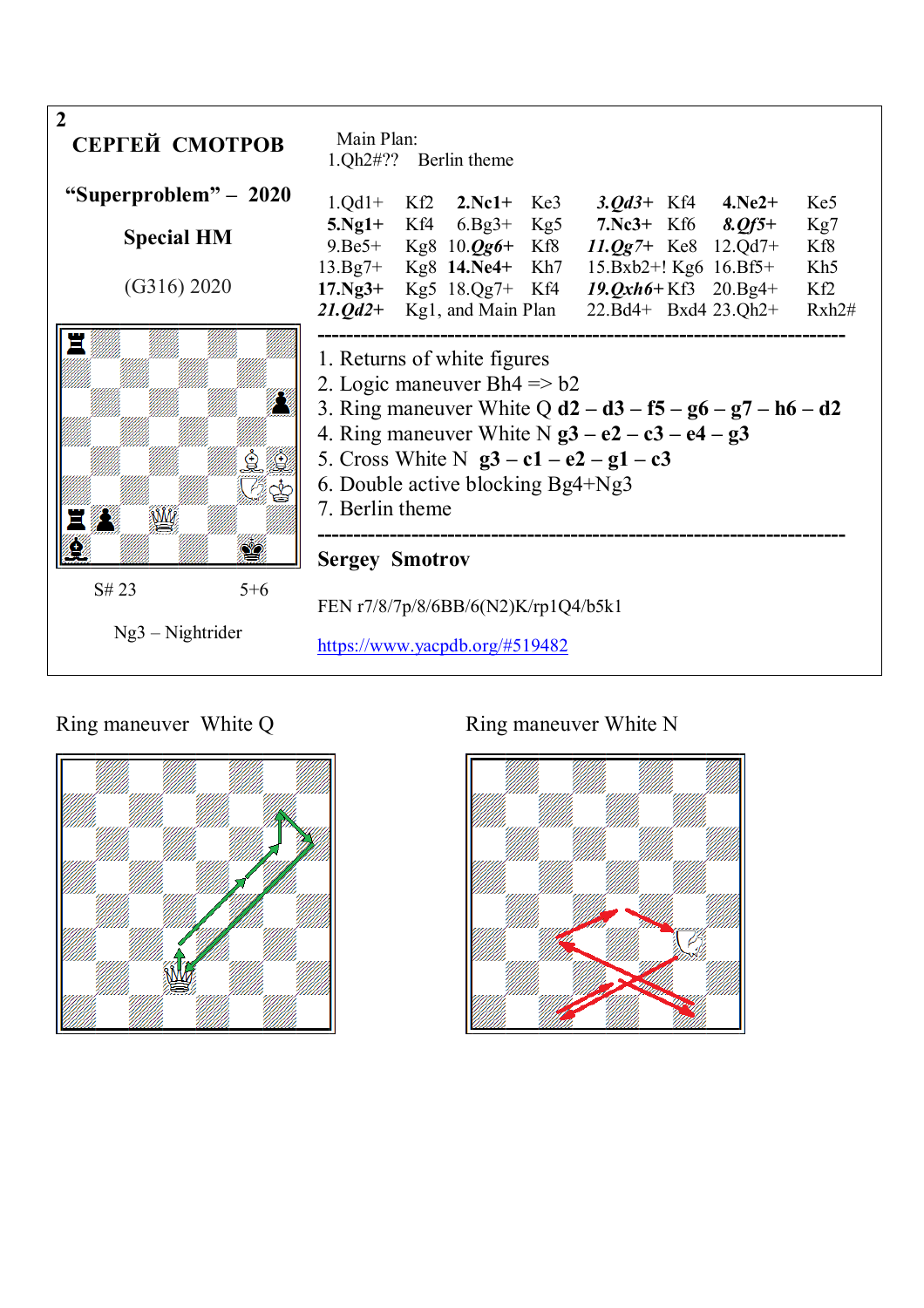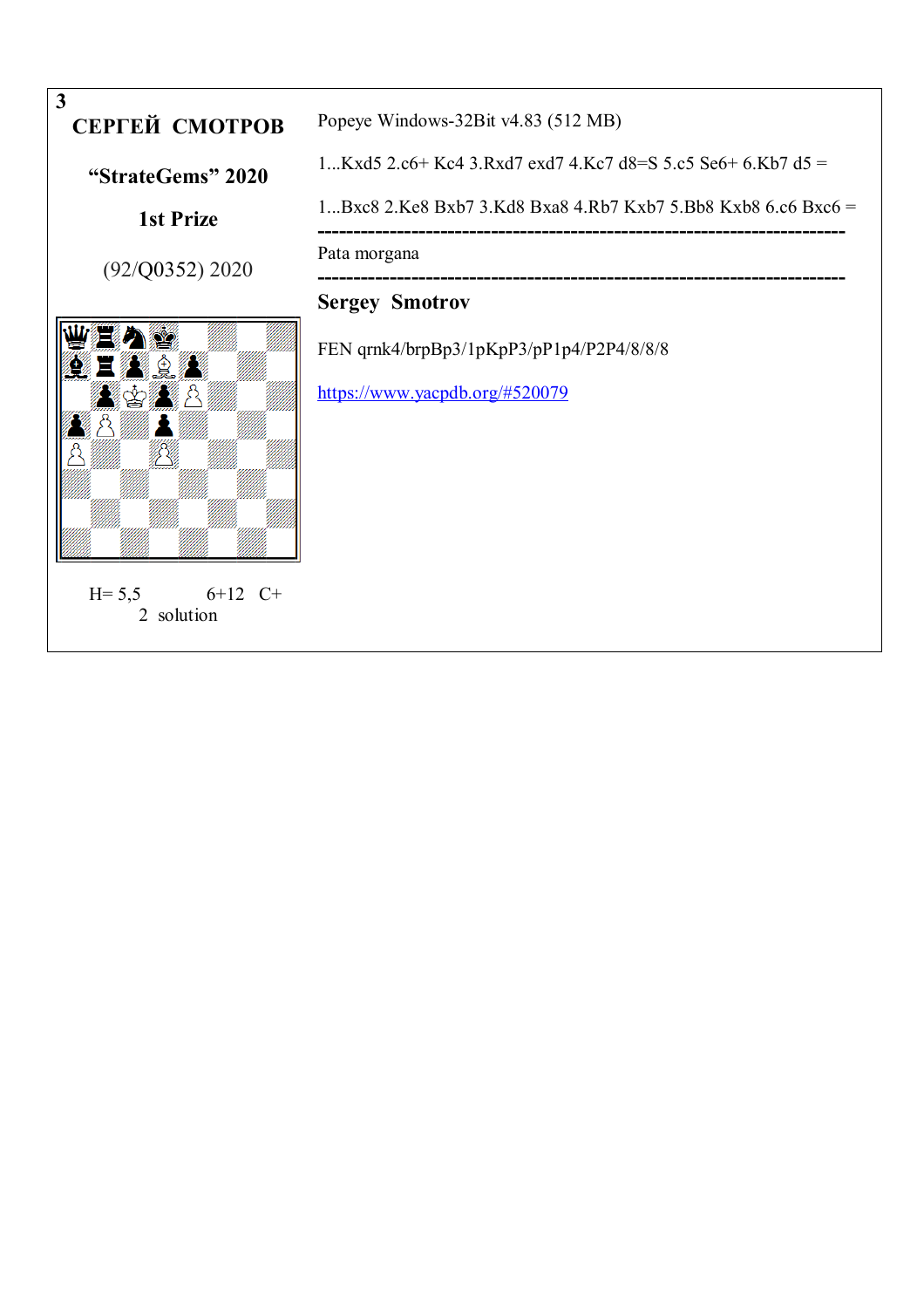

# Ring maneuver White Q

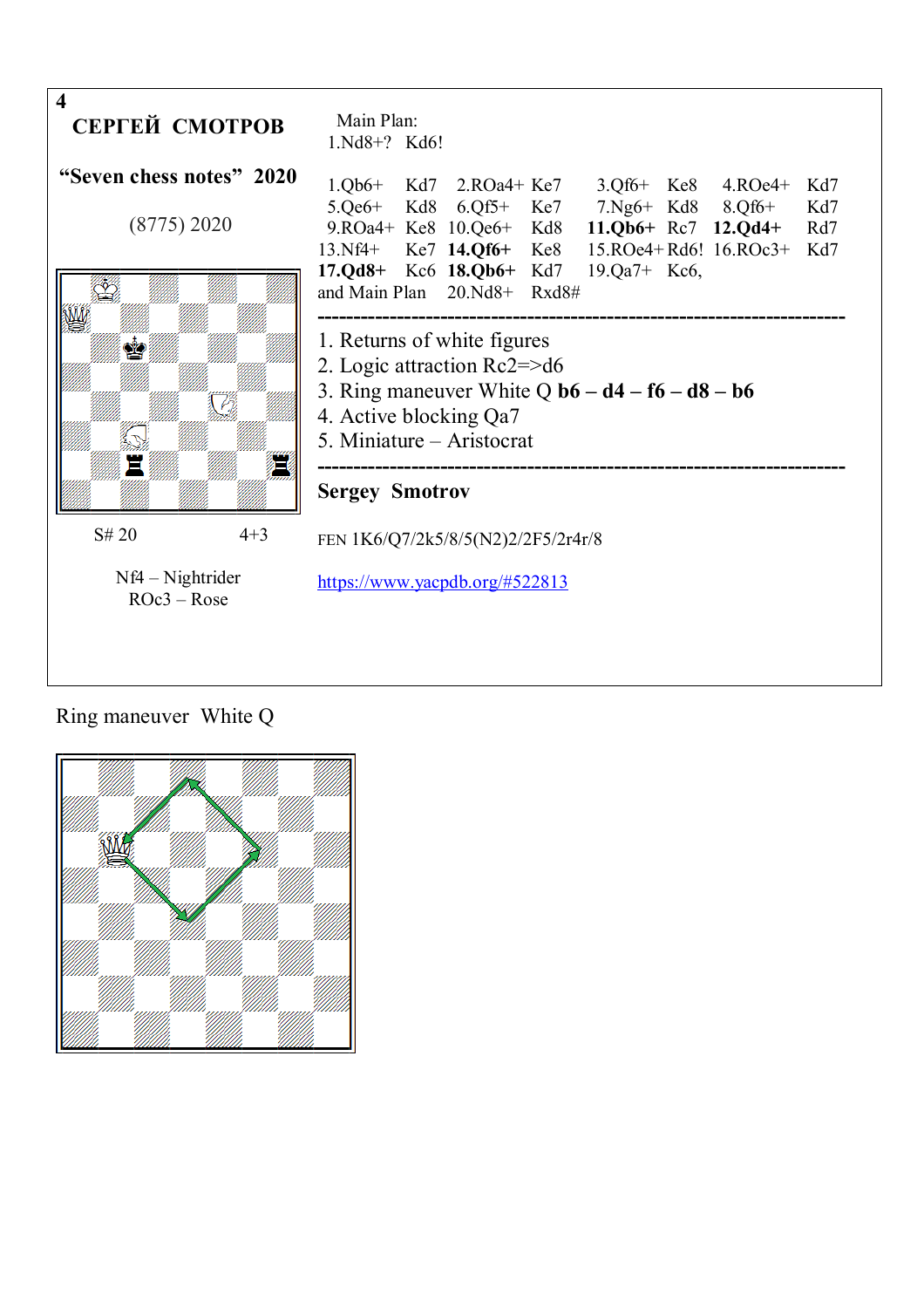